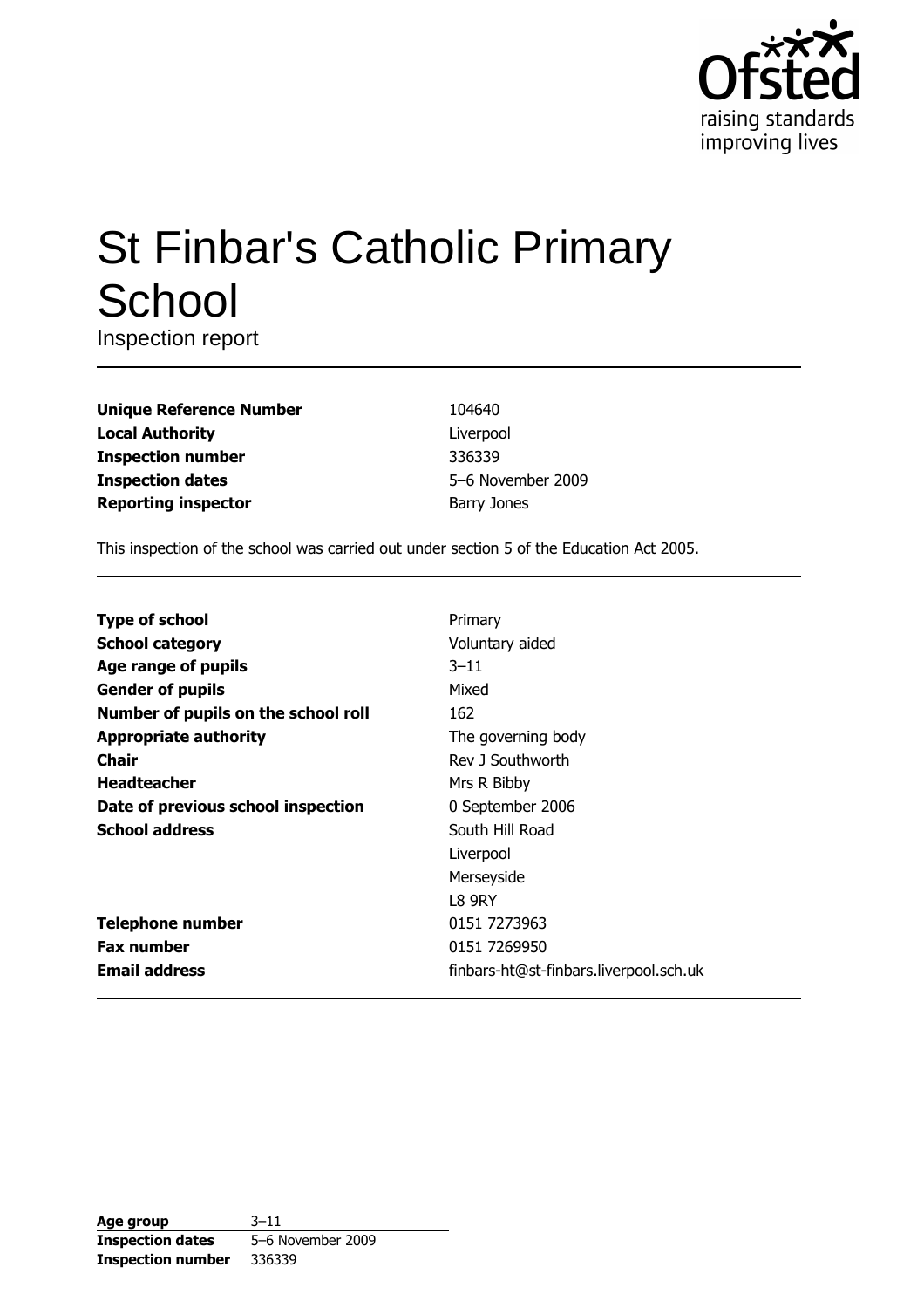The Office for Standards in Education, Children's Services and Skills (Ofsted) regulates and inspects to achieve excellence in the care of children and young people, and in education and skills for learners of all ages. It regulates and inspects childcare and children's social care, and inspects the Children and Family Court Advisory Support Service (Cafcass), schools, colleges, initial teacher training, work-based learning and skills training, adult and community learning, and education and training in prisons and other secure establishments. It rates council children's services, and inspects services for looked after children, safequarding and child protection.

Further copies of this report are obtainable from the school. Under the Education Act 2005, the school must provide a copy of this report free of charge to certain categories of people. A charge not exceeding the full cost of reproduction may be made for any other copies supplied.

If you would like a copy of this document in a different format, such as large print or Braille, please telephone 08456 404045, or email enquiries@ofsted.gov.uk.

You may copy all or parts of this document for non-commercial educational purposes, as long as you give details of the source and date of publication and do not alter the documentation in any way.

Royal Exchange Buildings St Ann's Square Manchester M2 7LA T: 08456 404045 Textphone: 0161 618 8524 E: enquiries@ofsted.gov.uk W: www.ofsted.gov.uk © Crown copyright 2009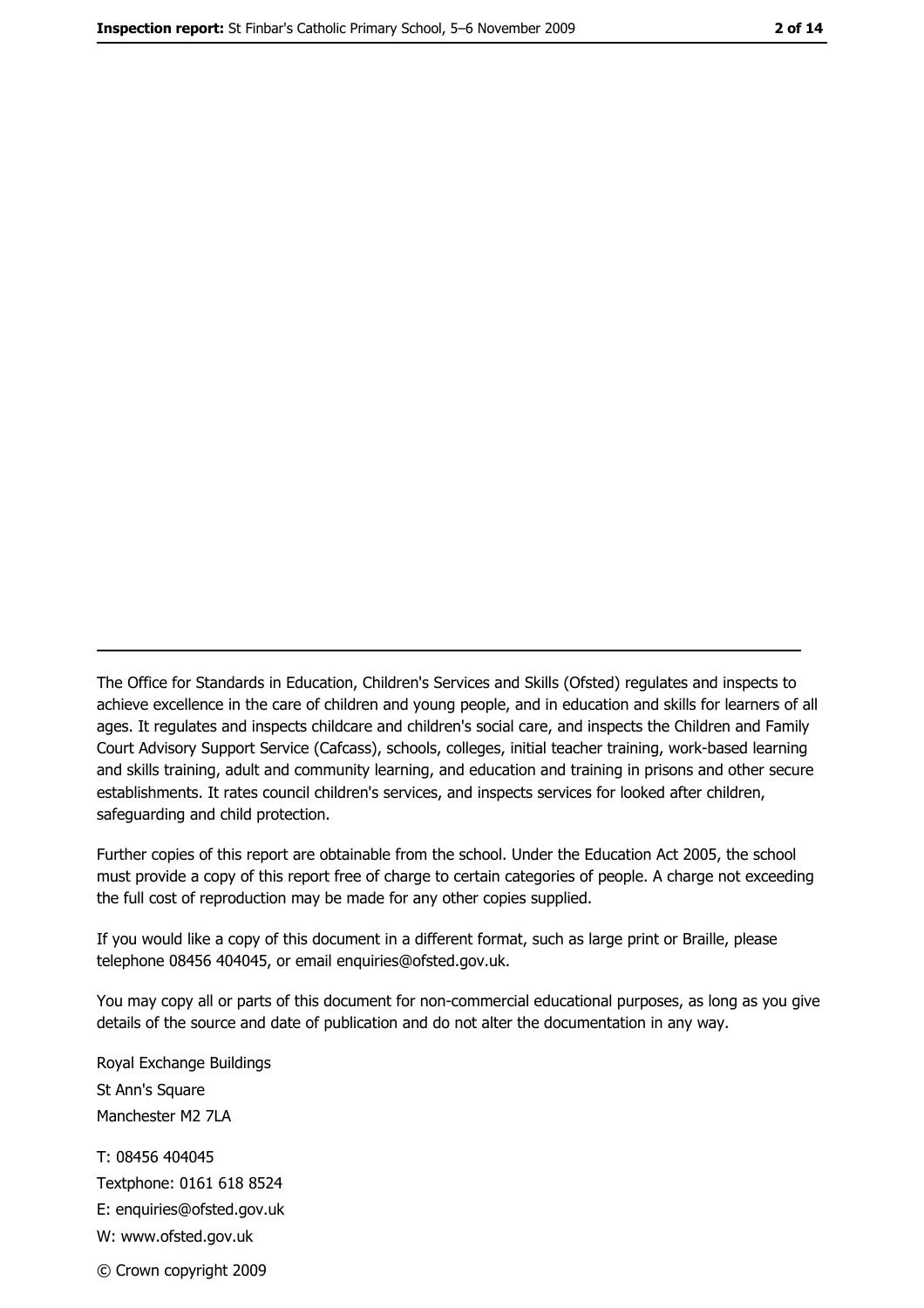# **Introduction**

This inspection was carried out by three additional inspectors. The inspectors visited 12 lessons and held meetings with the vice-chair of governors, staff, groups of pupils and the School Improvement Partner. They observed the school's work and looked at documents, policies and records relating to safeguarding. They also looked at other documents such as the school development plan and the school's tracking data for pupils' progress. There were 46 responses to the parents' guestionnaires and these were scrutinised. The school also voluntarily issued questionnaires to all staff and to all pupils in Years 3 to 6. The responses to these questionnaires were made available to the inspection team.

- Why do standards appear to have dropped in 2009 and how well are pupils  $\blacksquare$ progressing now?
- How well do different groups progress, including more-able pupils and those with  $\blacksquare$ special educational needs and/or disabilities?
- How accurately senior managers monitor the quality of teaching and how well  $\blacksquare$ teachers use assessment data to plan work for pupils?
- How effectively the school strategies promote good behaviour and attendance  $\blacksquare$
- How well the school promotes community cohesion?

# Information about the school

St Finbar's is a one-form entry school with more boys (60%) than girls. The proportion of pupils who are eligible for free school meals is over three times the national average. The proportions of pupils from minority ethnic backgrounds and those who speak English as an additional language are higher than in most schools; these are mainly Polish pupils. The school has double the average of pupils with special educational needs and/or disabilities; these are mainly for moderate learning difficulties. The school has Healthy Schools' status, Activemark and Eco school status. There is provision for the Early Years Foundation Stage through a Nursery and Reception class. The governors also manage a breakfast club.

The school has been involved in a local authority review of school places. Reduced numbers of pupils in recent years has meant that the school has needed to reduce the number of staff and support assistants. This also meant the reorganisation of the classes for pupils in Years 4 to 6 from single-age into mixed-age classes in 2008/09. The school has recently learned that its status is to remain unchanged. As a result, more pupils have joined the school and the school now has one class for each year group.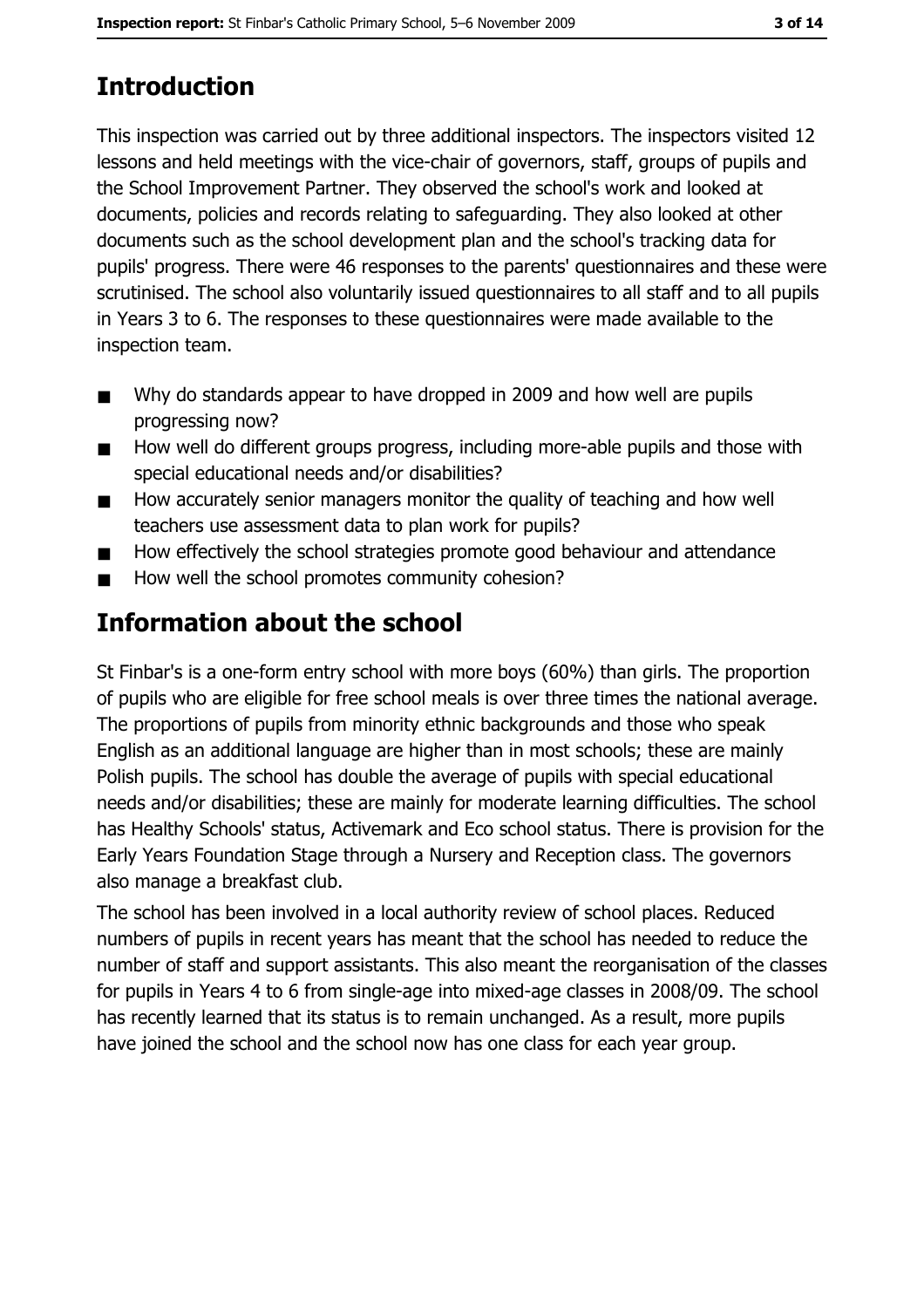# **Inspection judgements**

# Overall effectiveness: how good is the school?

## The school's capacity for sustained improvement

# **Main findings**

The headteacher and the governors have successfully steered the school through a turbulent time and the school is satisfactory overall. They have taken difficult decisions to reduce the large budget deficit, including making staff redundant. The uncertainties arising from possible closure of the school inevitably affected staff morale and together with fluctuating numbers, this further increased the financial restraints on the school. Throughout this time, the school maintained high levels of care which contribute to the pupils' excellent behaviour and very positive attitudes. They feel very safe and greatly enjoy school. The strong Catholic ethos underpins this very caring approach.

Children make a good start in the Early Years Foundation Stage. The previous report stated that the school was an `oasis of calm' and this continues to be the case. Standards in the national tests at the end of Year 6 rose impressively from being low in 2006 to just below average in 2008. The results declined in 2009 to be low again. This was partly due to the high proportion of pupils with special educational needs and/or disabilities in this cohort. It also reflects the disruptions to learning due to the enforced reorganisation of classes. In addition, several pupils, particularly boys, do not make the progress they should in mathematics in Years 3 to 5.

Standards are rising in all year groups. New teachers have been appointed and the quality of teaching is now good throughout the school. All teachers manage their classes exceptionally well. Relationships are excellent and there is a very purposeful working atmosphere in all classrooms. Teachers usually plan work for different ability groups, but with varying success. Teachers always share the learning objective for a lesson with pupils, but it is aimed at those of average ability. The learning outcome for more-able pupils is not specified and consequently work is pitched too low for this group. It also means that the provision for more-able pupils cannot be checked by managers through a scrutiny of teachers' planning. Although progress of more-able pupils is satisfactory, it is often slower than for other pupils in the lesson. Pupils with moderate learning difficulties receive effective support and make good progress.

Teachers make use of a wide range of resources and pupils say that lessons are fun and interesting. The school is resourced well for information and communication technology (ICT). However, teachers miss opportunities to enable pupils to use ICT to develop their skills in other subjects.

Progress has been uneven since the previous inspection partly due to reasons beyond the school's control. Nevertheless, the underlying trend is upwards. There is strong leadership by the headteacher and governors. The school has stabilised and, buoyed by new appointments, teaching is now good. Pupils' learning, as seen in lessons and work

| 3 |  |
|---|--|
|   |  |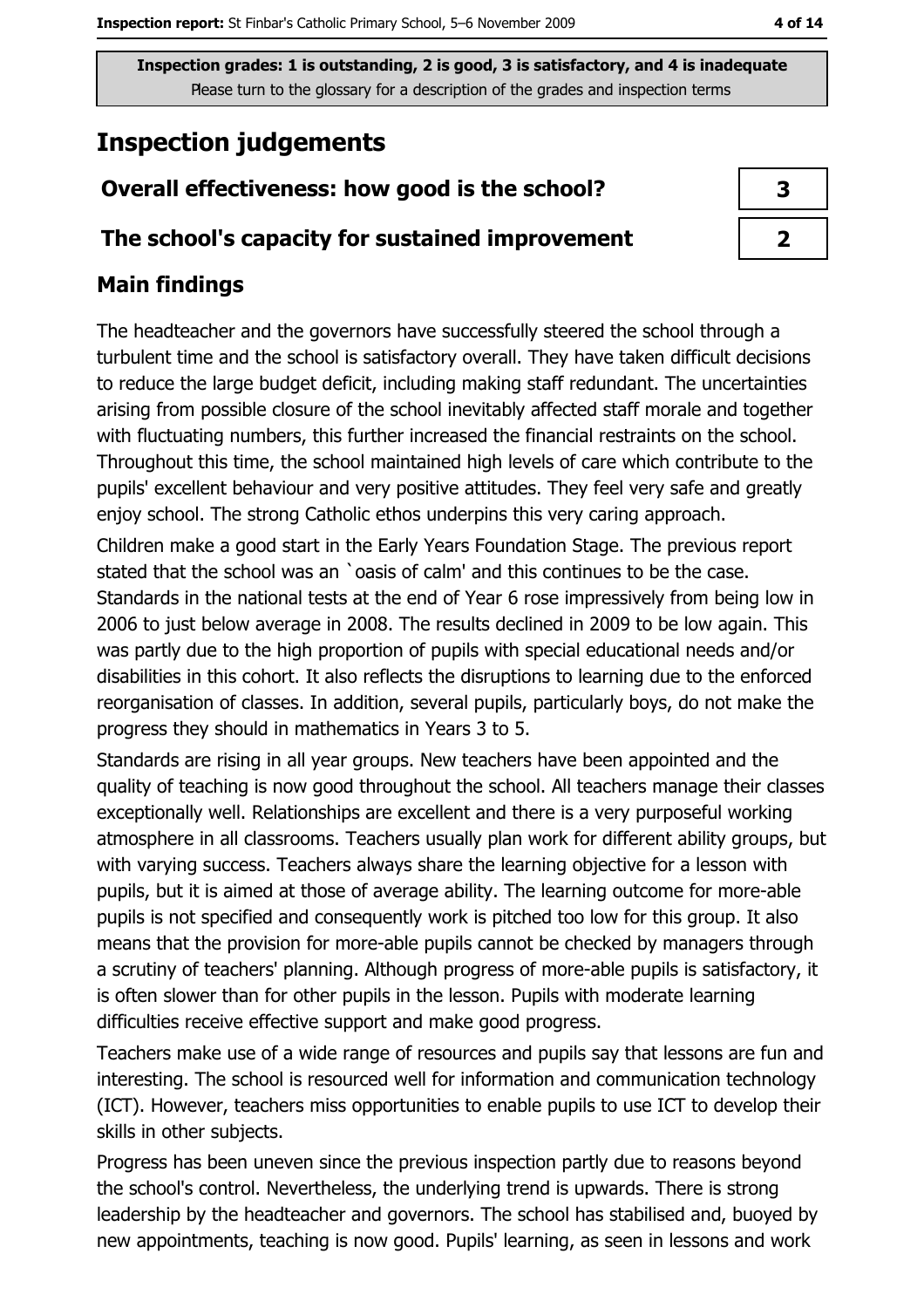in their books, is good and confirms that standards are on the rise. Staff morale has significantly improved and the school has succeeded in maintaining a good quality of care for pupils. As a result, the school has good capacity to improve further.

## What does the school need to do to improve further?

- Improve standards for more-able pupils in English and mathematics in Years 1 to 6 by:
	- raising expectations for the levels they can achieve  $\,$
	- ensuring that teachers set learning objectives in lessons that are based on pupils' prior attainment and linked to National Curriculum levels
	- strengthening the monitoring that senior managers do to check on the progress made by more-able pupils
	- considering whether it is possible to provide some targeted support for moreable pupils for these groups.
- Improve standards generally by:  $\blacksquare$ 
	- providing guidance on how pupils can improve their work
	- accelerating the progress boys make in mathematics in Years 3 to 5  $\equiv$
	- providing more opportunities for pupils to use ICT to develop skills in other subjects.
- About 40% of the schools whose overall effectiveness is judged to be satisfactory may receive a monitoring visit by an Ofsted inspector before their next section 5 inspection.

# **Outcomes for individuals and groups of pupils**

In 2008, results were close to average at the end of Year 6. Given their very low starting points this reflects good progress by pupils. This was not sustained in 2009 and standards were low; the school did not meet its own targets. Cohorts are small and so it not possible to draw conclusions from one year's results for groups of pupils. Over the last three years there have been some underachieving groups. For example, boys have made consistently slower progress in mathematics, but there are no consistent disparities. Polish students, for instance, are integrated well and make the same progress as their classmates. In lessons observed, both boys and girls were thoroughly enjoying their work and collaborated well together. They come to classes expecting to learn and participate willingly and enthusiastically and most are now making good progress. Inspection evidence shows that learning and progress are now good throughout the school. Achievement overall is, therefore, satisfactory. Pupils' understanding of how to live healthily is excellent. They do their best to adopt a balanced diet and keep themselves as fit as possible. Pupils are also fully aware of

safety matters within the school; they have composed an impressive booklet which encompasses key safequarding principles from the pupils' viewpoint. Attendance is

5 of 14

 $\overline{\mathbf{3}}$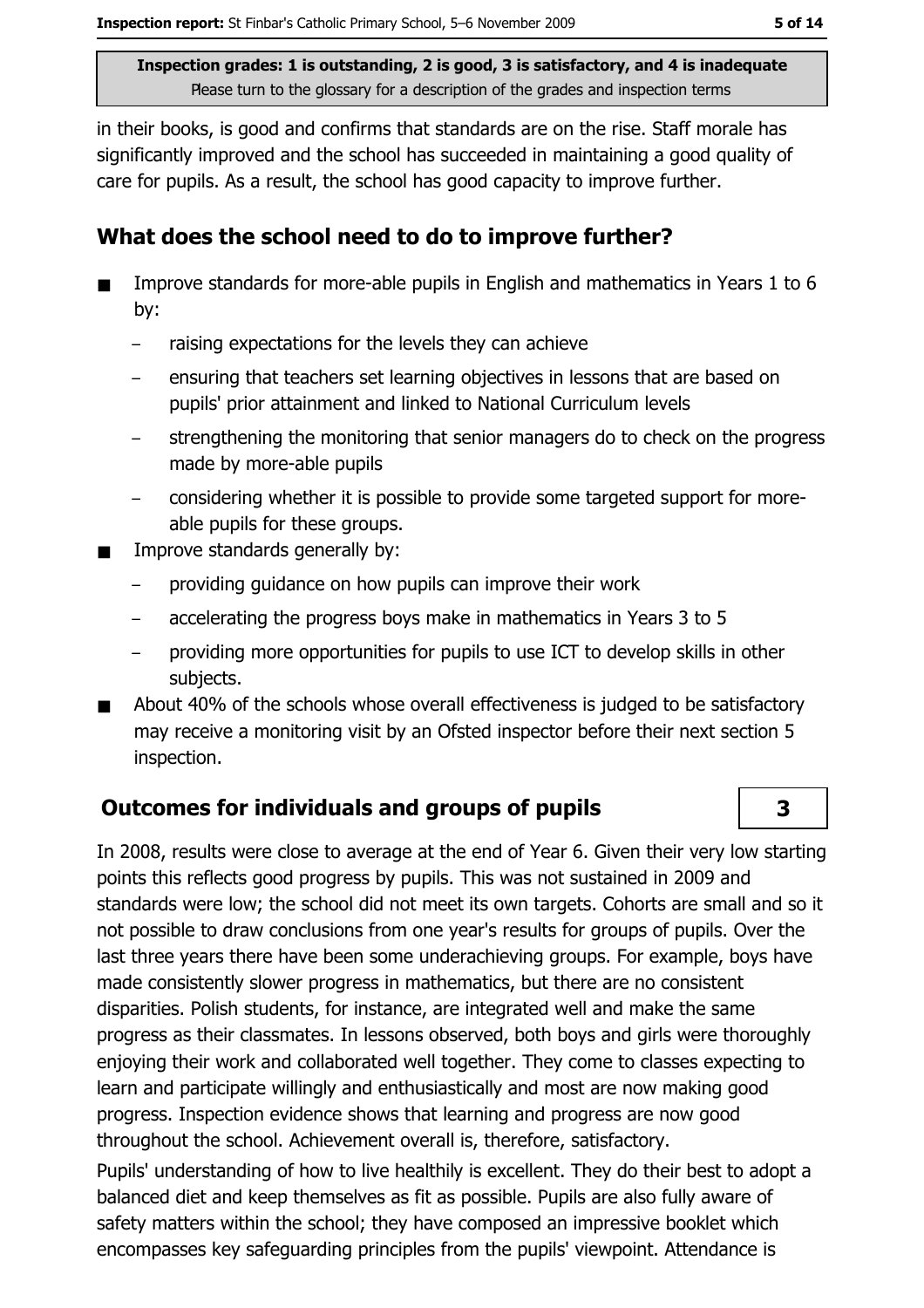Inspection report: St Finbar's Catholic Primary School, 5-6 November 2009

Inspection grades: 1 is outstanding, 2 is good, 3 is satisfactory, and 4 is inadequate Please turn to the glossary for a description of the grades and inspection terms

average, but the proportion of pupils who are persistent absentees is below that for similar schools. This is as the result of concerted efforts by the school to promote good attendance. The quality of relationships is excellent and pupils display outstanding social and moral understanding. Their understanding of other cultures and faiths is a little less well developed. Pupils develop into mature, responsible young people and this is good preparation for later life. Their skills in numeracy, literacy and ICT, however, are improving, but remain low. Consequently, pupils' economic well-being is satisfactory.

These are the grades for pupils' outcomes

| Pupils' achievement and the extent to which they enjoy their learning                                                     |                          |
|---------------------------------------------------------------------------------------------------------------------------|--------------------------|
| Taking into account:<br>Pupils' attainment <sup>1</sup>                                                                   | 4                        |
| The quality of pupils' learning and their progress                                                                        | $\overline{2}$           |
| The quality of learning for pupils with special educational needs and/or<br>disabilities and their progress               | $\overline{\phantom{a}}$ |
| The extent to which pupils feel safe                                                                                      | 1                        |
| <b>Pupils' behaviour</b>                                                                                                  | 1                        |
| The extent to which pupils adopt healthy lifestyles                                                                       | 1                        |
| The extent to which pupils contribute to the school and wider community                                                   | $\overline{\mathbf{2}}$  |
| The extent to which pupils develop workplace and other skills that will<br>contribute to their future economic well-being | 3                        |
| Taking into account:<br>Pupils' attendance <sup>1</sup>                                                                   | 3                        |
| The extent of pupils' spiritual, moral, social and cultural development                                                   | 2                        |

# How effective is the provision?

A good example of the use of ICT was observed in the Year 6 class. The teacher used a computer to display data, showing how it could be displayed both as a bar and a pie-chart. There was good use of discussion to identify what conclusions could be drawn from the graph and the chart. In some other classes, the opportunity to use ICT is missed or, when used, is not linked to the objective for the lesson. The use of assessment in class is good. Teachers listen to pupils or observe when some pupils have not understood and adjust their lesson accordingly. Most teachers do set different work

The grades for attainment and attendance are: 1 is high; 2 is above average; 3 is broadly average; and 4 is low.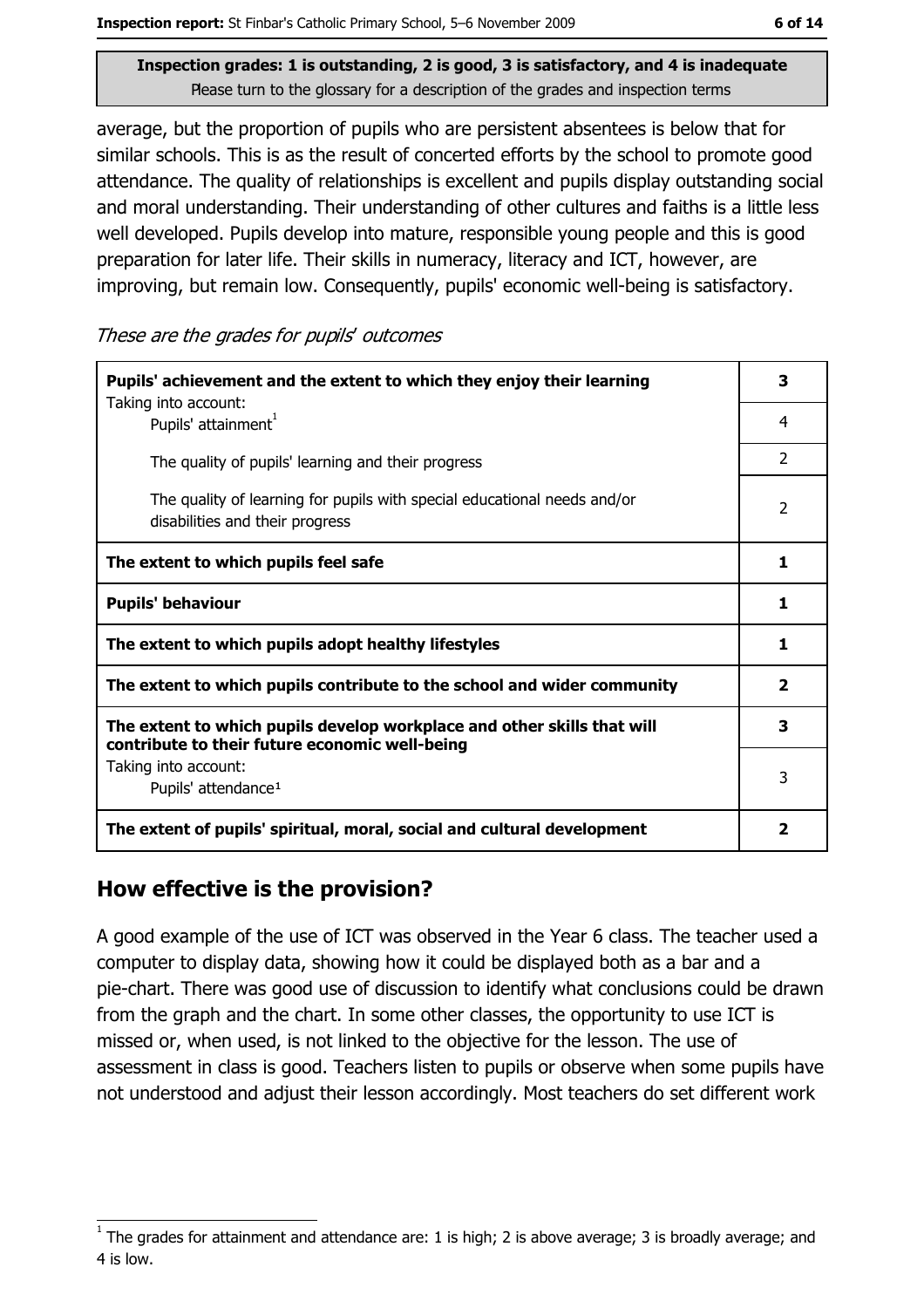for more-able pupils. However, it is not always challenging and there is a lack of clarity in the teachers' planning to identify what this group will do and is expected to learn. The school provides a rich range of experiences which contribute to the pupils' considerable enjoyment. These include themed weeks, such as science, topic work and a good range of extra-curricular activities. The quality of care is outstanding and contributes very strongly to excellent outcomes for pupils, such as feeling very safe and their exemplary behaviour. The school makes good provision before school including a hot breakfast. The learning mentor gives very good support for vulnerable children and those whose attendance falls below that expected. There is effective partnership with other agencies, which means that vulnerable pupils can play a full part in school life. All pupils with learning difficulties have individual education plans. These are sometimes too general, but this is frequently compensated for in the classroom by the teacher's intimate knowledge of the pupils in the small classes.

These are the grades for the quality of provision

| The quality of teaching                                                                                    |  |
|------------------------------------------------------------------------------------------------------------|--|
| Taking into account:<br>The use of assessment to support learning                                          |  |
| The extent to which the curriculum meets pupils' needs, including, where<br>relevant, through partnerships |  |
| The effectiveness of care, guidance and support                                                            |  |

# How effective are leadership and management?

There is accurate monitoring of the quality of teaching with constructive feedback to teachers. This is linked to effective support and to robust challenge when weaknesses in the teaching are identified. This underpins the good quality of teaching and learning. It is an example of how leaders are embedding their ambition for the school and driving improvement. The school is very inclusive and tackles inequality well; the individual child's interests and well-being are at the heart of everything the school does. Procedures for safeguarding pupils are good and meet requirements. The deficit budget has been reduced, although a considerable sum is still outstanding. There is an appropriate three year recovery plan agreed with the local authority to put the school onto a firm financial footing. However, the deficit continues to constrain some aspects of the school's work. For example, the deputy headteacher carries a heavy work load. The local authority has given valuable support to the school in resolving its financial difficulties and in dealing with stressful redundancy issues. The school has excellent links with the church and with its local community. It has devised a good three year plan based on its audit of its community's needs. The school is currently developing international links in order to make this aspect outstanding.

These are the grades for leadership and management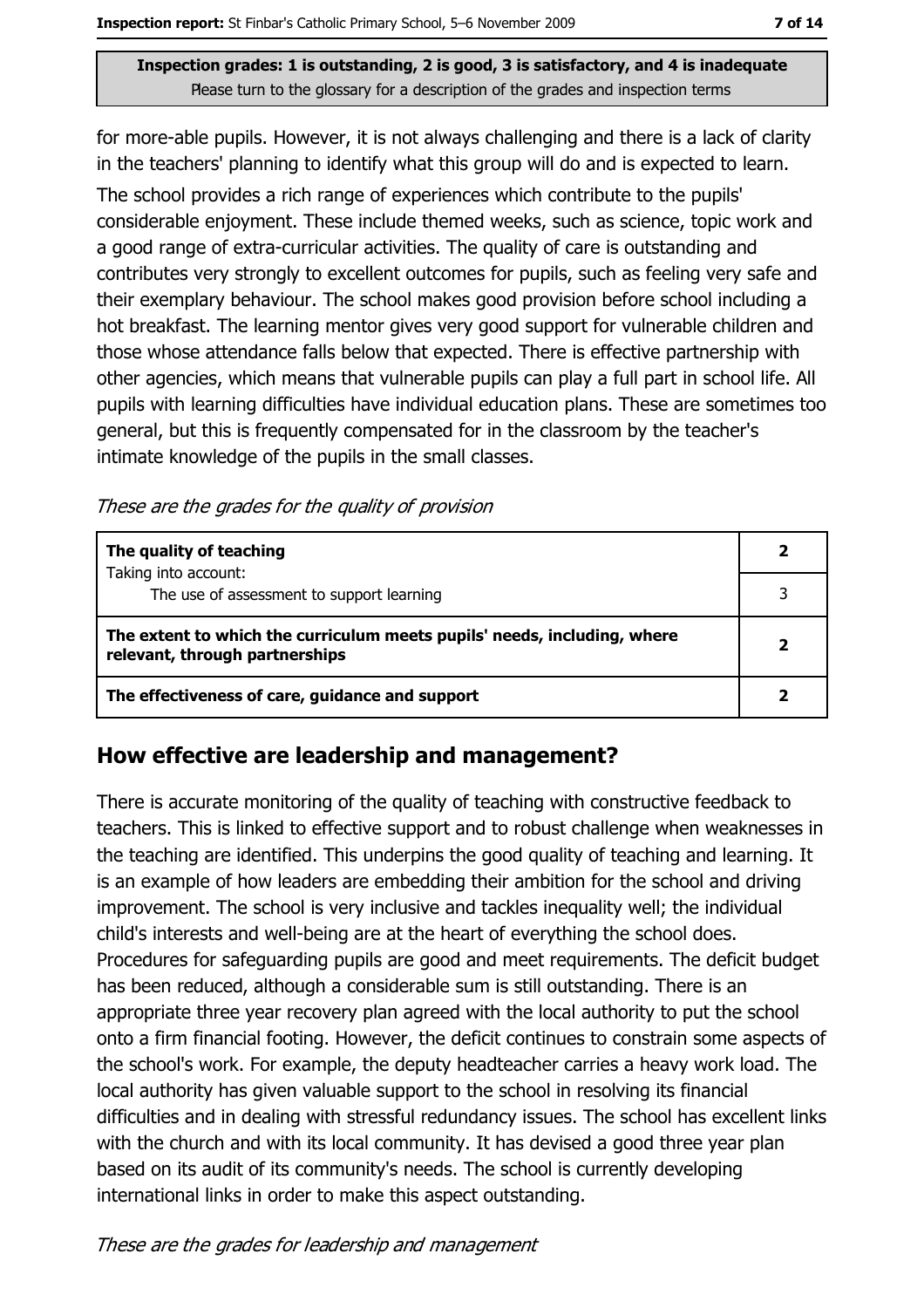| The effectiveness of leadership and management in embedding ambition and<br>driving improvement                                                                     | 2                       |
|---------------------------------------------------------------------------------------------------------------------------------------------------------------------|-------------------------|
| Taking into account:<br>The leadership and management of teaching and learning                                                                                      | 2                       |
| The effectiveness of the governing body in challenging and supporting the<br>school so that weaknesses are tackled decisively and statutory responsibilities<br>met | $\overline{\mathbf{2}}$ |
| The effectiveness of the school's engagement with parents and carers                                                                                                | $\overline{\mathbf{2}}$ |
| The effectiveness of partnerships in promoting learning and well-being                                                                                              | 2                       |
| The effectiveness with which the school promotes equality of opportunity and<br>tackles discrimination                                                              | $\overline{\mathbf{2}}$ |
| The effectiveness of safeguarding procedures                                                                                                                        | $\overline{\mathbf{2}}$ |
| The effectiveness with which the school promotes community cohesion                                                                                                 | $\overline{\mathbf{2}}$ |
| The effectiveness with which the school deploys resources to achieve<br>value for money                                                                             | З                       |

# **Early Years Foundation Stage**

Children join the school with skills which are well below those expected for their age, particularly in communication and literacy and personal and social skills. They make good progress as a result of the good provision, but their skills are still below expected levels when children enter Year1. Children and their parents and carers are made to feel very welcome immediately and staff work hard and successfully to foster strong links with the home. For example, the majority of parents and carers of children in Nursery and Reception classes attended the Mothers' Day service organised by the school. There is a good balance of adult-led activities and opportunities for children to learn through independent, well-structured play. In one lesson, some children worked enthusiastically with a teacher to develop their language associated with measuring height; others were engrossed in role play in well-resourced areas. The outdoor area has been considerably extended and the school is continuing to develop its use. Leadership is good but not complacent. For example, the school is actively seeking to improve the curriculum further.

These are the grades for the Early Years Foundation Stage

| <b>Overall effectiveness of the Early Years Foundation Stage</b>                             | 2 |
|----------------------------------------------------------------------------------------------|---|
| Taking into account:<br>Outcomes for children in the Early Years Foundation Stage            |   |
| The quality of provision in the Early Years Foundation Stage                                 |   |
| The effectiveness of leadership and management of the Early Years<br><b>Foundation Stage</b> |   |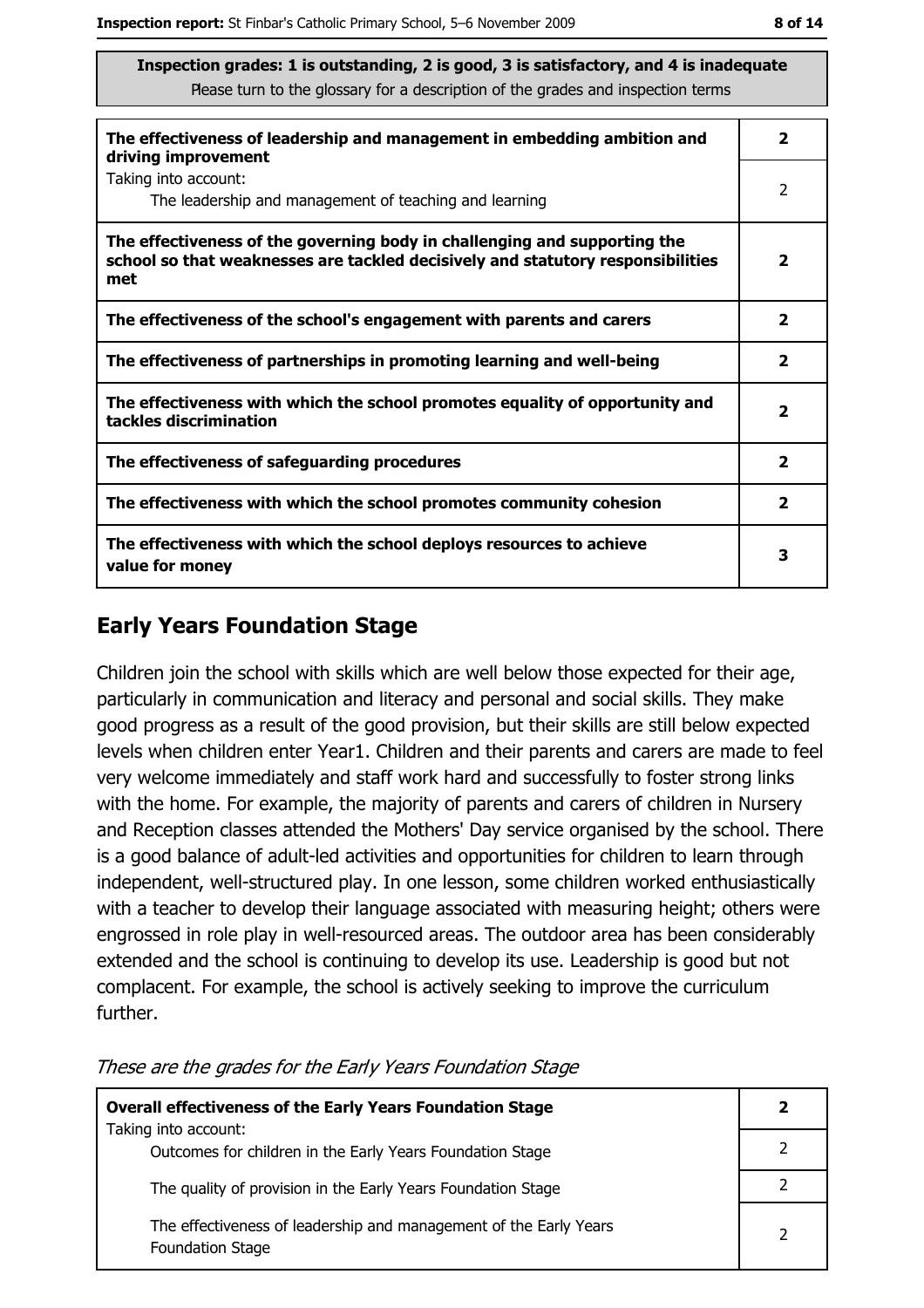## **Views of parents and carers**

Parents and carers are overwhelmingly supportive of the school. There were no significant concerns expressed in the responses to the parental questionnaires. These responses reflect strong links with the local community. In some cases, generations of families have attended the school. This is illustrated by one parent's comment, `My three children went to the school and loved it... Now my granddaughter is there. She loves it that much that she is never off...'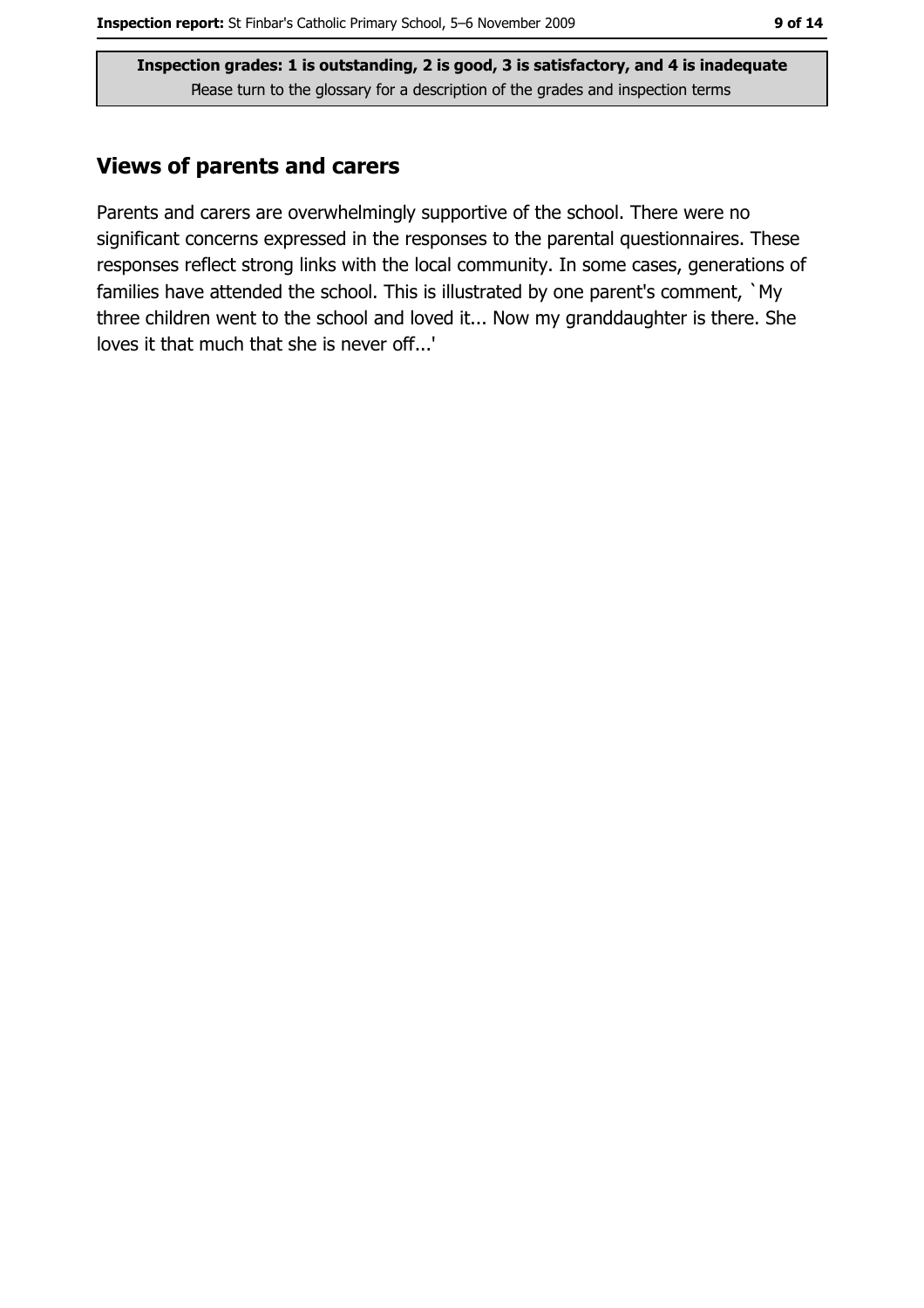#### Responses from parents and carers to Ofsted's questionnaire

Ofsted invited all the registered parents and carers of pupils registered at St Finbar's Catholic Primary School to complete a questionnaire about their views of the school.

In the questionnaire, parents and carers were asked to record how strongly they agreed with 13 statements about the school.

The inspection team received 46 completed questionnaires by the end of the on-site inspection. In total, there are 162 pupils registered at the school.

| <b>Statements</b>                                                                                                                                                                                                                                       | <b>Strongly</b><br><b>Agree</b> |               | <b>Agree</b> |               | <b>Disagree</b> |                | <b>Strongly</b><br>disagree |               |
|---------------------------------------------------------------------------------------------------------------------------------------------------------------------------------------------------------------------------------------------------------|---------------------------------|---------------|--------------|---------------|-----------------|----------------|-----------------------------|---------------|
|                                                                                                                                                                                                                                                         | <b>Total</b>                    | $\frac{1}{2}$ | <b>Total</b> | $\frac{0}{0}$ | <b>Total</b>    | $\frac{1}{2}$  | <b>Total</b>                | $\frac{1}{2}$ |
| My child enjoys school                                                                                                                                                                                                                                  | 30                              | 65            | 15           | 33            | 1               | $\overline{2}$ | 0                           | 0             |
| The school keeps my child<br>safe                                                                                                                                                                                                                       | 33                              | 72            | 13           | 28            | $\mathbf 0$     | 0              | 0                           | 0             |
| The school informs me<br>about my child's progress                                                                                                                                                                                                      | 28                              | 61            | 16           | 35            | $\overline{2}$  | 4              | $\mathbf{0}$                | 0             |
| My child is making enough<br>progress at this school                                                                                                                                                                                                    | 31                              | 67            | 13           | 28            | $\overline{2}$  | 4              | 0                           | 0             |
| The teaching is good at this<br>school                                                                                                                                                                                                                  | 35                              | 76            | 11           | 24            | $\mathbf 0$     | 0              | 0                           | 0             |
| The school helps me to<br>support my child's learning                                                                                                                                                                                                   | 28                              | 61            | 17           | 37            | $\mathbf{1}$    | $\overline{2}$ | 0                           | 0             |
| The school helps my child to<br>have a healthy lifestyle                                                                                                                                                                                                | 30                              | 65            | 16           | 35            | $\mathbf 0$     | 0              | 0                           | 0             |
| The school makes sure that<br>my child is well prepared for<br>the future (for example<br>changing year group,<br>changing school, and for<br>children who are finishing<br>school, entering further or<br>higher education, or<br>entering employment) | 24                              | 52            | 20           | 43            | $\mathbf 0$     | 0              | $\mathbf 0$                 | 0             |
| The school meets my child's<br>particular needs                                                                                                                                                                                                         | 26                              | 57            | 20           | 43            | $\mathbf 0$     | 0              | 0                           | 0             |
| The school deals effectively<br>with unacceptable behaviour                                                                                                                                                                                             | 32                              | 70            | 12           | 26            | $\mathbf{1}$    | $\overline{2}$ | 0                           | 0             |
| The school takes account of<br>my suggestions and<br>concerns                                                                                                                                                                                           | 27                              | 59            | 18           | 39            | $\mathbf{1}$    | 2              | 0                           | 0             |
| The school is led and<br>managed effectively                                                                                                                                                                                                            | 30                              | 65            | 16           | 35            | $\mathbf 0$     | 0              | 0                           | $\mathbf 0$   |
| Overall, I am happy with my<br>child's experience at this<br>school                                                                                                                                                                                     | 35                              | 76            | 10           | 22            | $\mathbf{1}$    | $\overline{2}$ | $\mathbf 0$                 | 0             |

The table above summarises the responses that parents and carers made to each statement. The percentages indicate the proportion of parents and carers giving that response out of the total number of completed questionnaires. Where one or more parents and carers chose not to answer a particular question, the percentages will not add up to 100%.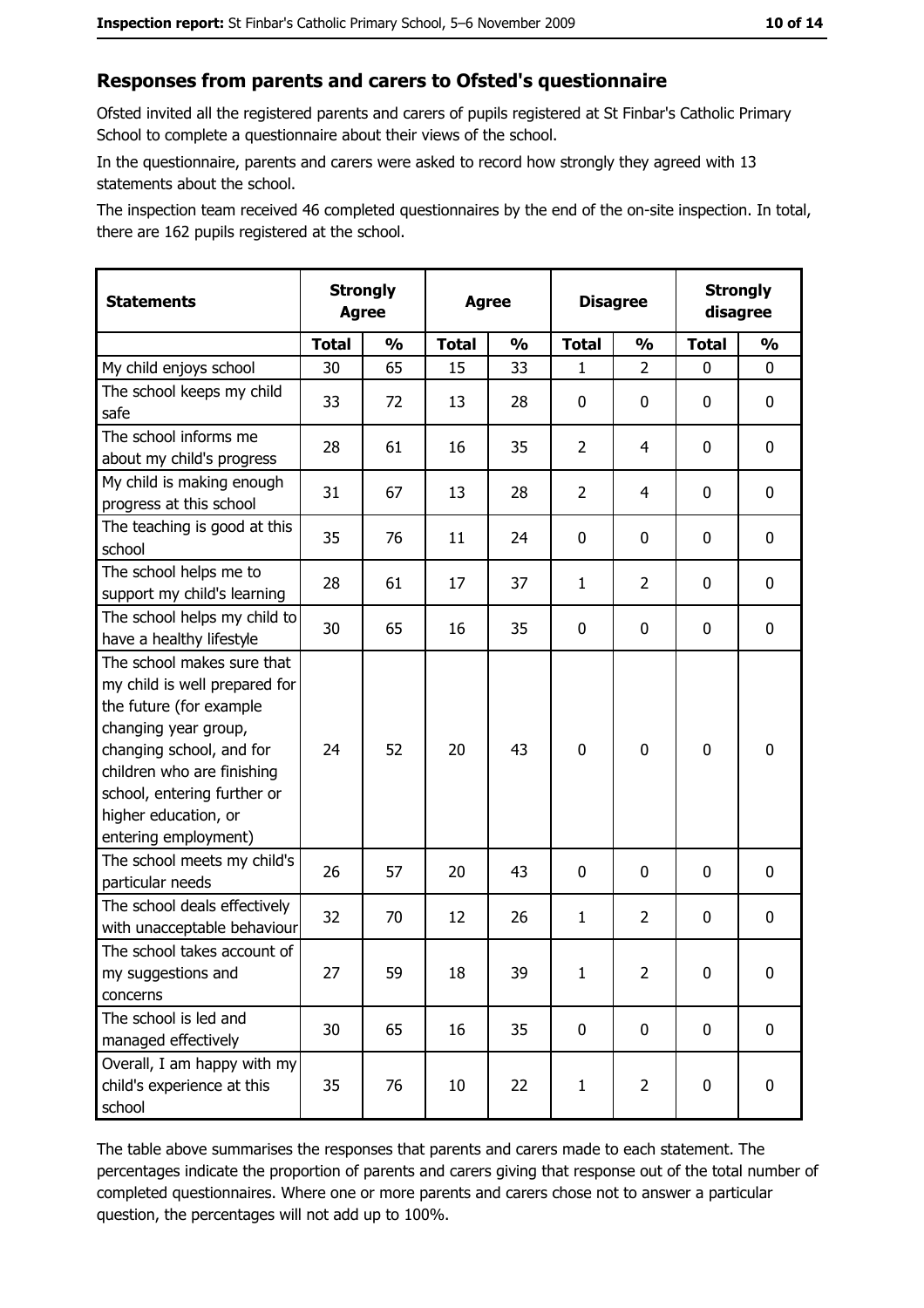# Glossary

| Grade   | <b>Judgement</b> | <b>Description</b>                                                                                                                                                                                                               |
|---------|------------------|----------------------------------------------------------------------------------------------------------------------------------------------------------------------------------------------------------------------------------|
| Grade 1 | Outstanding      | These features are highly effective. An oustanding<br>school provides exceptionally well for its pupils' needs.                                                                                                                  |
| Grade 2 | Good             | These are very positive features of a school. A school<br>that is good is serving its pupils well.                                                                                                                               |
| Grade 3 | Satisfactory     | These features are of reasonable quality. A satisfactory<br>school is providing adequately for its pupils.                                                                                                                       |
| Grade 4 | Inadequate       | These features are not of an acceptable standard. An<br>inadequate school needs to make significant<br>improvement in order to meet the needs of its pupils.<br>Ofsted inspectors will make further visits until it<br>improves. |

# What inspection judgements mean

## Overall effectiveness of schools inspected between September 2007 and July 2008

|                       | Overall effectiveness judgement (percentage of<br>schools) |      |                     |                   |
|-----------------------|------------------------------------------------------------|------|---------------------|-------------------|
| <b>Type of school</b> | Outstanding                                                | Good | <b>Satisfactory</b> | <b>Inadequate</b> |
| Nursery schools       | 39                                                         | 58   | 3                   | 0                 |
| Primary schools       | 13                                                         | 50   | 33                  | 4                 |
| Secondary schools     | 17                                                         | 40   | 34                  | 9                 |
| Sixth forms           | 18                                                         | 43   | 37                  | $\overline{2}$    |
| Special schools       | 26                                                         | 54   | 18                  | $\overline{2}$    |
| Pupil referral units  | 7                                                          | 55   | 30                  | 7                 |
| All schools           | 15                                                         | 49   | 32                  | 5                 |

New school inspection arrangements were introduced on 1 September 2009. This means that inspectors now make some additional judgements that were not made previously.

The data in the table above were reported in The Annual Report of Her Majesty's Chief Inspector of Education, Children's Services and Skills 2007/08.

Percentages are rounded and do not always add exactly to 100. Secondary school figures include those that have sixth forms, and sixth form figures include only the data specifically for sixth form inspection judgements.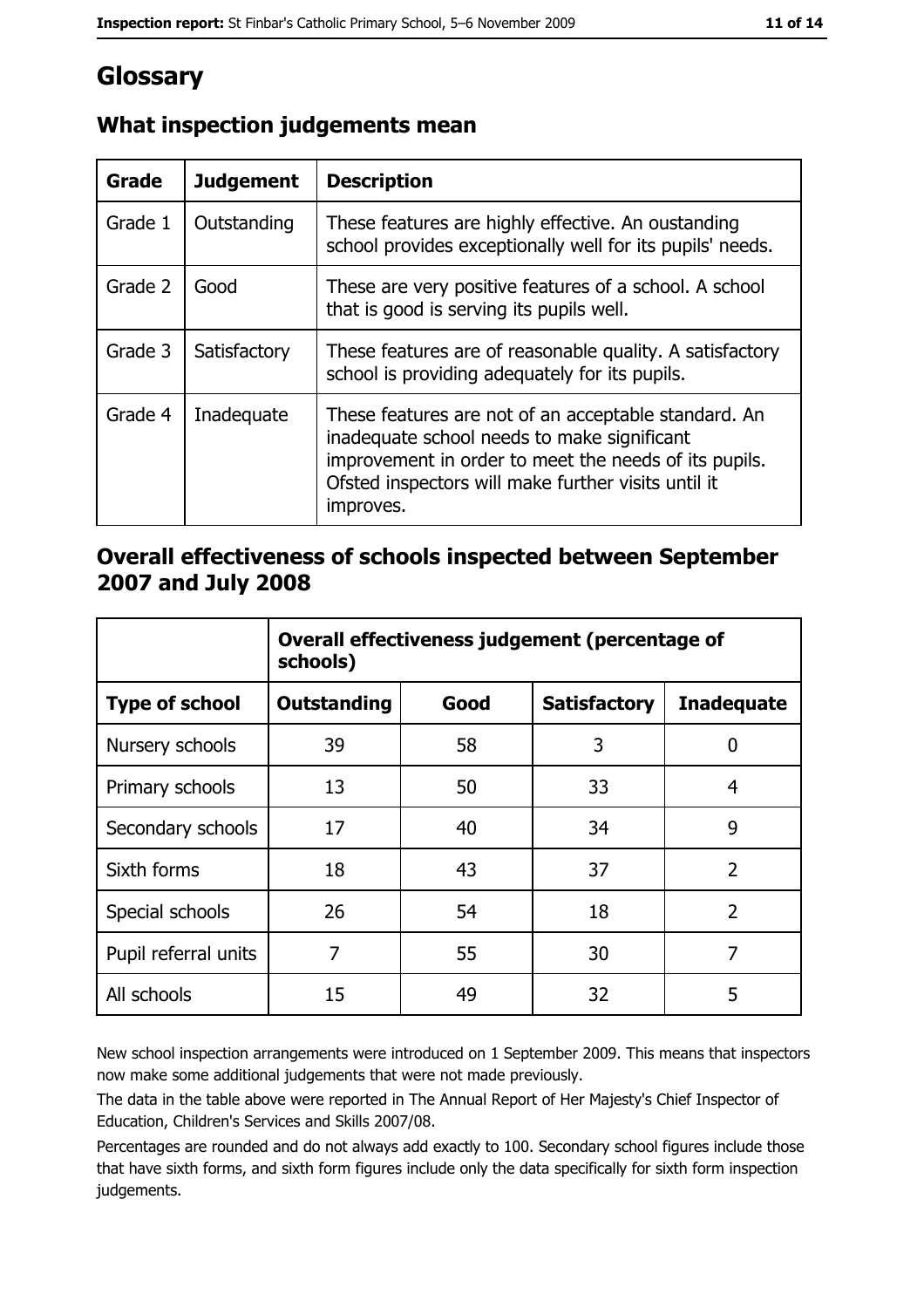# **Common terminology used by inspectors**

| Achievement:                  | the progress and success of a pupil in<br>their learning, development or training.                                                                                                                                                                                                                                |
|-------------------------------|-------------------------------------------------------------------------------------------------------------------------------------------------------------------------------------------------------------------------------------------------------------------------------------------------------------------|
| Attainment:                   | the standard of the pupils' work shown by<br>test and examination results and in<br>lessons.                                                                                                                                                                                                                      |
| Capacity to improve:          | the proven ability of the school to<br>continue improving. Inspectors base this<br>judgement on what the school has<br>accomplished so far and on the quality of<br>its systems to maintain improvement.                                                                                                          |
| Leadership and management:    | the contribution of all the staff with<br>responsibilities, not just the headteacher,<br>to identifying priorities, directing and<br>motivating staff and running the school.                                                                                                                                     |
| Learning:                     | how well pupils acquire knowledge,<br>develop their understanding, learn and<br>practise skills and are developing their<br>competence as learners.                                                                                                                                                               |
| <b>Overall effectiveness:</b> | inspectors form a judgement on a school's<br>overall effectiveness based on the findings<br>from their inspection of the school. The<br>following judgements, in particular,<br>influence what the overall effectiveness<br>judgement will be.                                                                    |
|                               | The school's capacity for sustained<br>improvement.<br>Outcomes for individuals and groups<br>of pupils.<br>The quality of teaching.<br>The extent to which the curriculum<br>meets pupil's needs, including where<br>relevant, through partnerships.<br>The effectiveness of care, guidance<br>■<br>and support. |
| Progress:                     | the rate at which pupils are learning in<br>lessons and over longer periods of time. It<br>is often measured by comparing the<br>pupils' attainment at the end of a key<br>stage with their attainment when they<br>started.                                                                                      |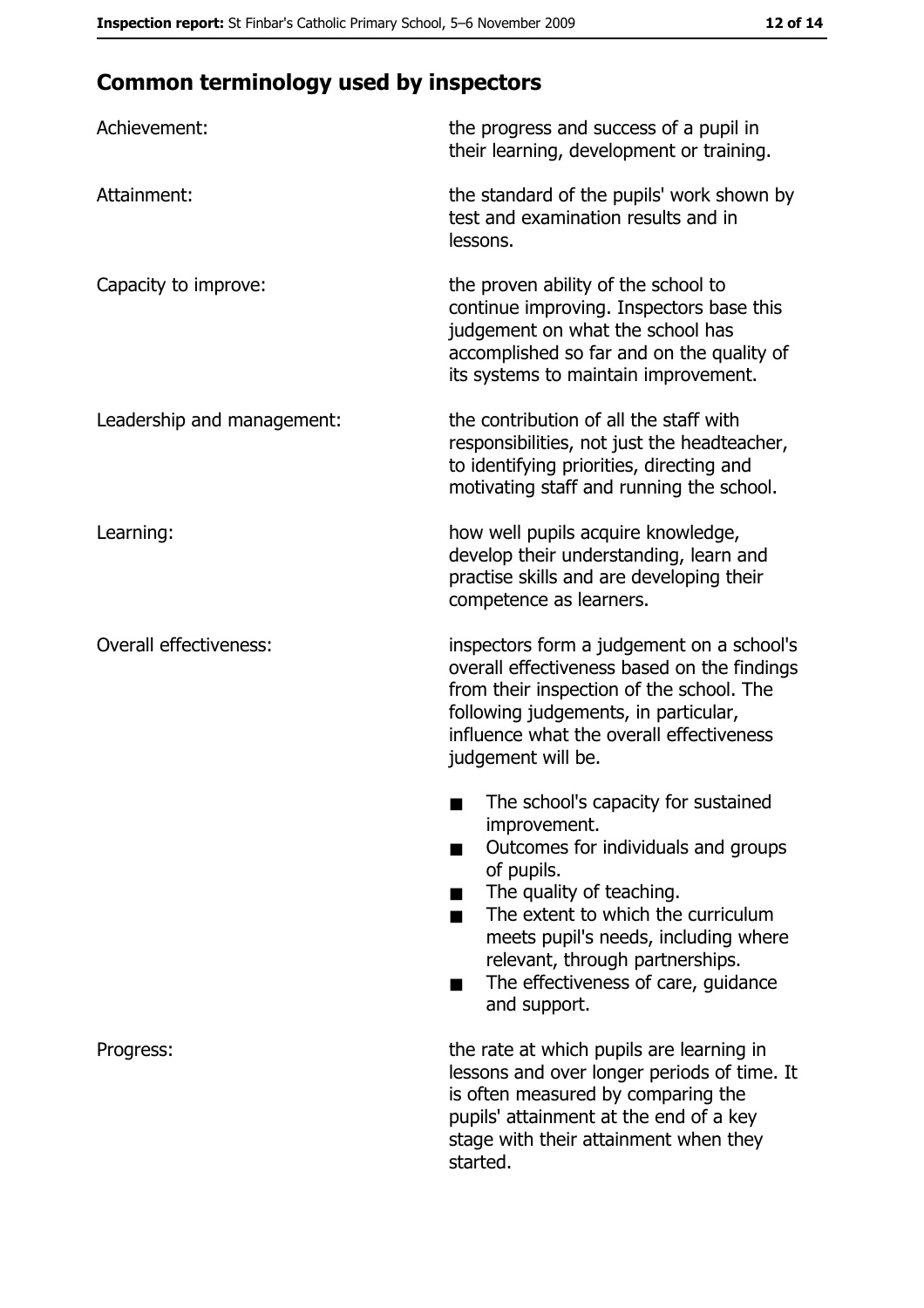This letter is provided for the school, parents and carers to share with their children. It describes Ofsted's main findings from the inspection of their school.



**Dear Pupils** 

Many thanks for your help when we inspected your school. We were very impressed by your politeness and the courteous way you received us. St Finbar's richly deserves its reputation as a very welcoming, caring school. You told us that you feel very safe in school and that you greatly enjoy your time there. St Finbar's gives you a satisfactory education overall, but some things are good and even outstanding. These are the things that we liked most about your school:

- your behaviour is exemplary and you all get on well together  $\blacksquare$
- adults look after you exceptionally well and you feel very safe  $\blacksquare$
- you have an excellent understanding of how to live healthily  $\blacksquare$
- you have good teachers and are making good progress in your lessons  $\blacksquare$
- the teachers give you interesting things to do and you greatly enjoy school  $\blacksquare$
- the headteacher and the governors lead the school well.  $\blacksquare$

The school is not complacent and is always striving to do even better. These are the things which we have agreed with the school to make it better:

- teachers will provide work to make the more-able pupils think harder  $\blacksquare$
- senior managers are going to check that this happens  $\blacksquare$
- teachers will help boys to make good progress in mathematics in Years 3 to 5  $\blacksquare$
- teachers will give you feedback on your work to help you improve further  $\blacksquare$
- teachers will give you more opportunities to use computers to help you learn in  $\blacksquare$ different subjects.

Make sure you ask if you do not understand. Your teachers will be very pleased to help you.

We wish you every success in the future. You are excellent ambassadors for St Finbar's school.

Yours sincerely